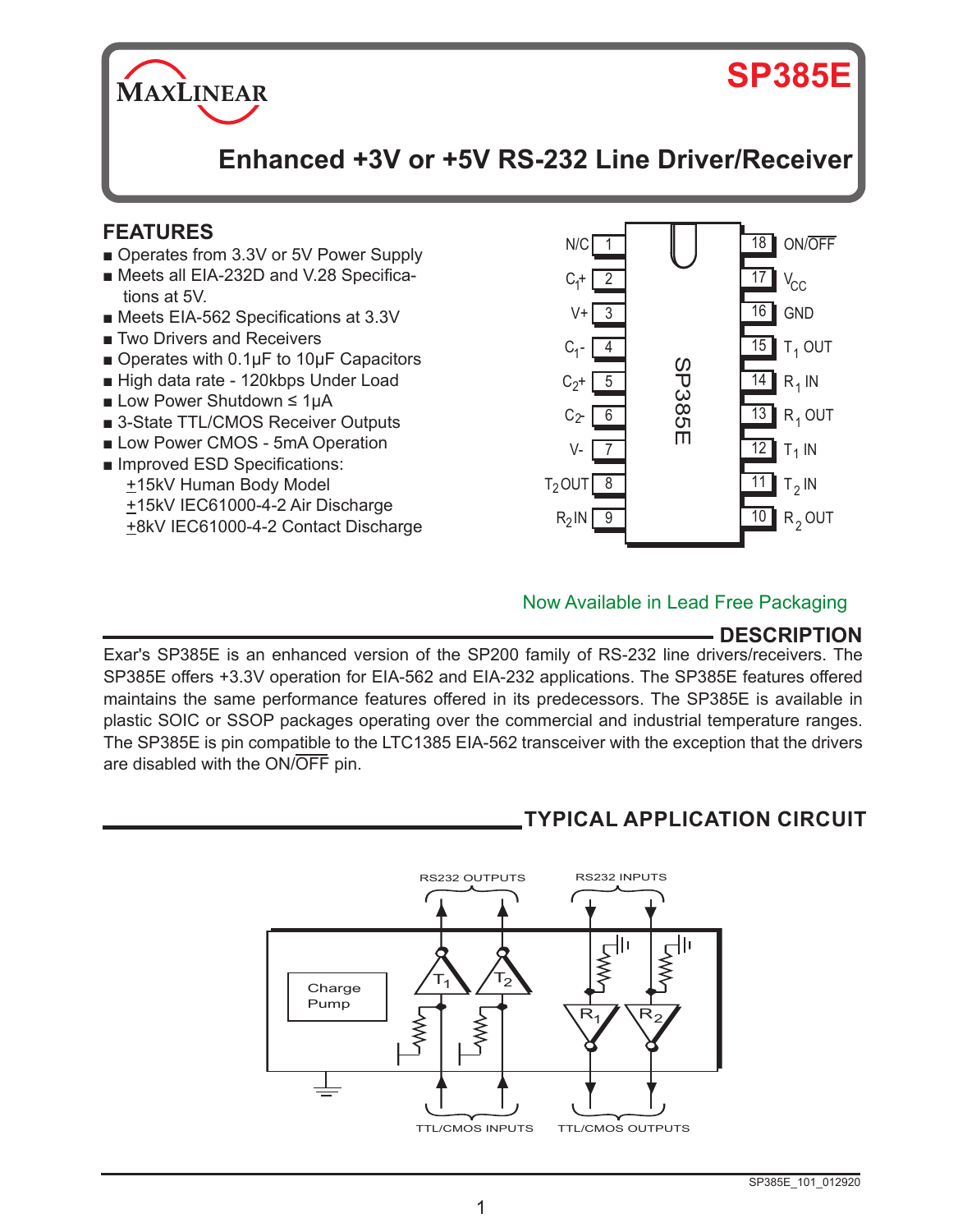#### **ABSOLUTE MAXIMUM RATINGS**

These are stress ratings only and functional operation of the device at these ratings or any other above those indicated in the operation sections of the specifications below is not implied. Exposure to absolute maximum rating conditions for extended periods of time may affect reliability and cause permanent damage to the device.

| $V_{cc}$ +6.0V                |  |
|-------------------------------|--|
| <b>Input Voltages</b>         |  |
|                               |  |
|                               |  |
| <b>Output Voltages</b>        |  |
|                               |  |
|                               |  |
| <b>Short-Circuit Duration</b> |  |
|                               |  |
|                               |  |

Power Dissipation

| (derate 9.25mW/°C above +70 °C) |  |
|---------------------------------|--|

18-pin Wide SOIC.........................................1260mW (derate 15.7mW/°C above +70 °C)

#### **ELECTRICAL CHARACTERISTICS**

 $\overline{V_{C} = +3.3V \pm 10\%}$ ; cap on (V+) and (V-) = 1.0µF, C1 = C2 = 0.1µF; T<sub>MIN</sub> to T<sub>MAX</sub> unless otherwise noted.

| <b>PARAMETER</b>                             | MIN. | TYP.    | MAX. | <b>UNITS</b> | <b>CONDITIONS</b>                                                          |
|----------------------------------------------|------|---------|------|--------------|----------------------------------------------------------------------------|
| <b>TTL INPUT</b>                             |      |         |      |              |                                                                            |
| Input Logic Threshold LOW                    |      |         | 0.8  | $\vee$       | TxIN, ON/OFF, $Vec = 3.3V$                                                 |
| Input Logic Threshold HIGH                   | 2.0  |         |      | $\vee$       | TxIN, $ON/\overline{OFF}$ , $Vcc = 3.3V$                                   |
| Logic Pullup Current                         |      | 15      | 200  | μA           | $T_{\text{in}} = 0V$                                                       |
| Maximum Data Rate                            | 120  |         |      | kbps         | C = 2500pF, R = $3k\Omega$                                                 |
| <b>TTL OUTPUT</b>                            |      |         |      |              |                                                                            |
| <b>TTL/CMOS Output</b><br><b>Voltage LOW</b> |      |         | 0.5  | $\vee$       | $I_{\text{out}}$ = 3.2mA, Vcc = 3.3V                                       |
| <b>TTL/CMOS Output</b><br>Voltage HIGH       | 2.4  |         |      | $\vee$       | $I_{\text{OUT}} = -1.0 \text{mA}$                                          |
| Leakage Current                              |      | $+0.05$ | ±10  | μA           | ON/OFF = 0V, 0V $\leq$ V <sub>OUT</sub> $\leq$ Vcc,<br>$Ts = 25^{\circ}$ C |
| EIA-562 OUTPUT                               |      |         |      |              |                                                                            |
| <b>Output Voltage Swing</b>                  | ±3.7 | $+4.2$  |      | $\vee$       | All transmitter outputs loaded with<br>$3k\Omega$ to GND                   |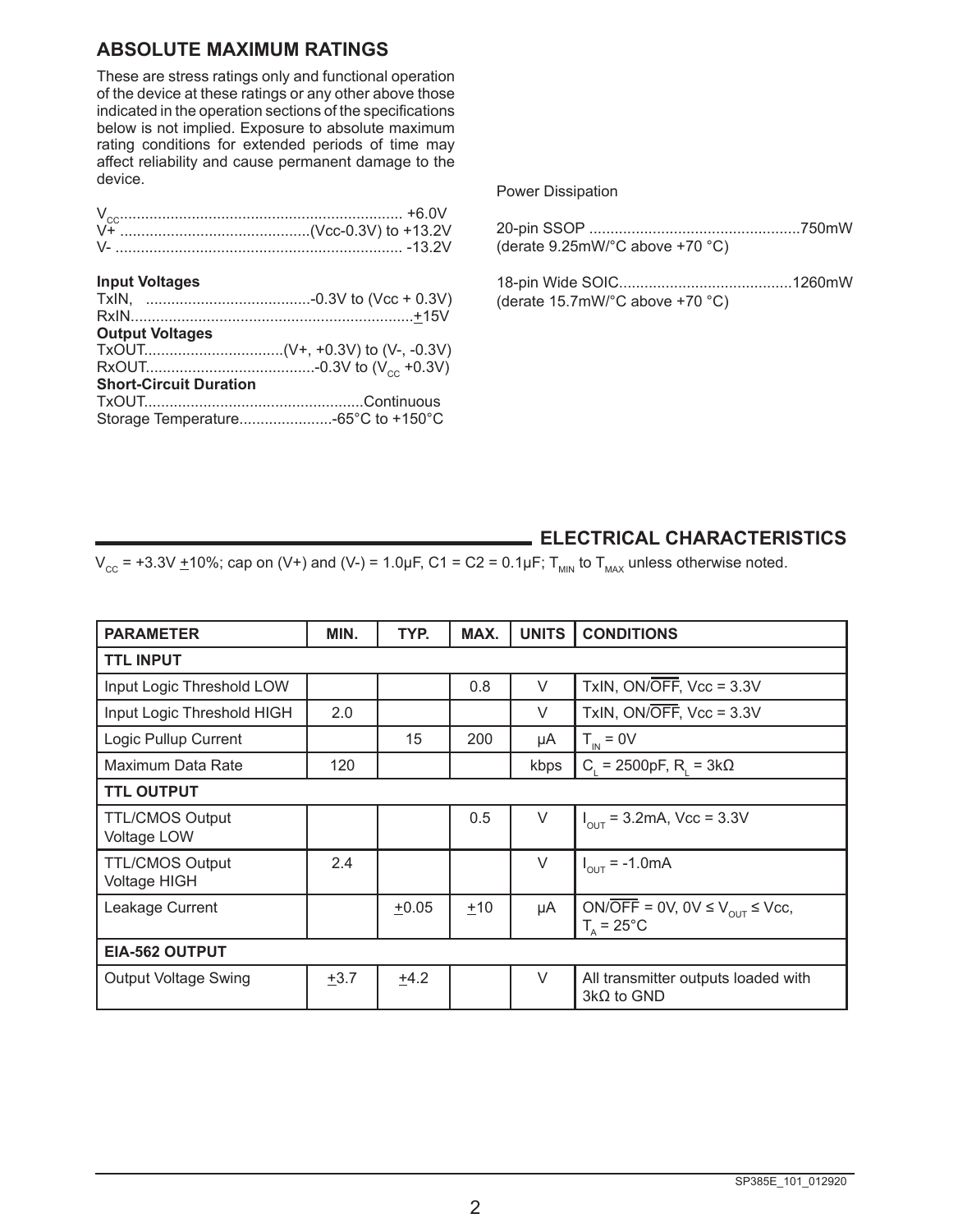## **ELECTRICAL CHARACTERISTICS**

 $V_{\text{cc}}$  = +3.3V  $\pm$ 10%; cap on (V+) and (V-) = 1.0µF, C1 = C2 = 0.1µF; T<sub>MIN</sub> to T<sub>MAX</sub> unless otherwise noted.

| <b>PARAMETER</b>                    | MIN.  | TYP.  | MAX.           | <b>UNITS</b>   | <b>CONDITIONS</b>                                                                        |
|-------------------------------------|-------|-------|----------------|----------------|------------------------------------------------------------------------------------------|
| EIA-562 OUTPUT (continued)          |       |       |                |                |                                                                                          |
| Power-Off Output Resistance         | 300   |       |                | Ω              | $V_{\text{cc}} = 0V, V_{\text{OUT}} = \pm 2V$                                            |
| <b>Output Short-Circuit Current</b> |       | $+10$ |                | mA             | Infinite Duration                                                                        |
| EIA-562 INPUT                       |       |       |                |                |                                                                                          |
| Input Voltage Range                 | $-15$ |       | 15             | V              |                                                                                          |
| Input Threshold LOW                 | 0.8   | 1.2   |                | $\vee$         | $V_{\text{cc}} = 3.3V$ , $T_A = +25^{\circ}C$                                            |
| Input Threshold HIGH                |       | 1.7   | 2.4            | $\vee$         | $V_{\text{cc}}$ = 3.3V, T <sub>A</sub> = +25°C                                           |
| Input Hysteresis                    | 0.2   | 0.5   | 1.0            | $\vee$         | $V_{\text{cc}}$ = 3.3V, T <sub>A</sub> = +25°C                                           |
| Input Resistance                    | 3     | 5     | $\overline{7}$ | $k\Omega$      | $V_{\text{IN}}$ = 15V to -15V                                                            |
| <b>DYNAMIC CHARACTERISTICS</b>      |       |       |                |                |                                                                                          |
| <b>Driver Propagation Delay</b>     |       | 4.0   |                | $\mu s$        | TTL to RS-562                                                                            |
| Receiver Propagation Delay          |       | 1.5   |                | $\mu s$        | RS-562 to TTL                                                                            |
| Instantaneous Slew Rate             |       |       | 30             | $V/\mu s$      | $C_1$ = 10pF, R <sub>1</sub> = 3kΩ - 7kΩ:<br>$T_a$ = +25°C                               |
| <b>Transition-Region Slew Rate</b>  |       | 10    |                | $V/\mu s$      | $C_{L}$ = 2500pF, $R_{L}$ = 3k $\Omega$ ;<br>Measured from +2V to -2V or -2V<br>to $+2V$ |
| <b>Output Enable Time</b>           |       | 300   |                | ns             |                                                                                          |
| <b>Output Disable Time</b>          |       | 1000  |                | ns             |                                                                                          |
| <b>POWER REQUIREMENTS</b>           |       |       |                |                |                                                                                          |
| Vcc Power Supply Current            |       | 3     | 6              | mA             | No load, $T_A$ = +25°C; Vcc = 3.3V                                                       |
| Vcc Power Supply Current            |       |       | 8              | m <sub>A</sub> | All transmitters $R_i = 3k\Omega$ ,<br>$T_A$ = +25°C                                     |
| Shutdown Supply Current             |       | 0.01  | 5              | μA             | $Vcc = 3.3V$ , $T_A = +25^{\circ}C$                                                      |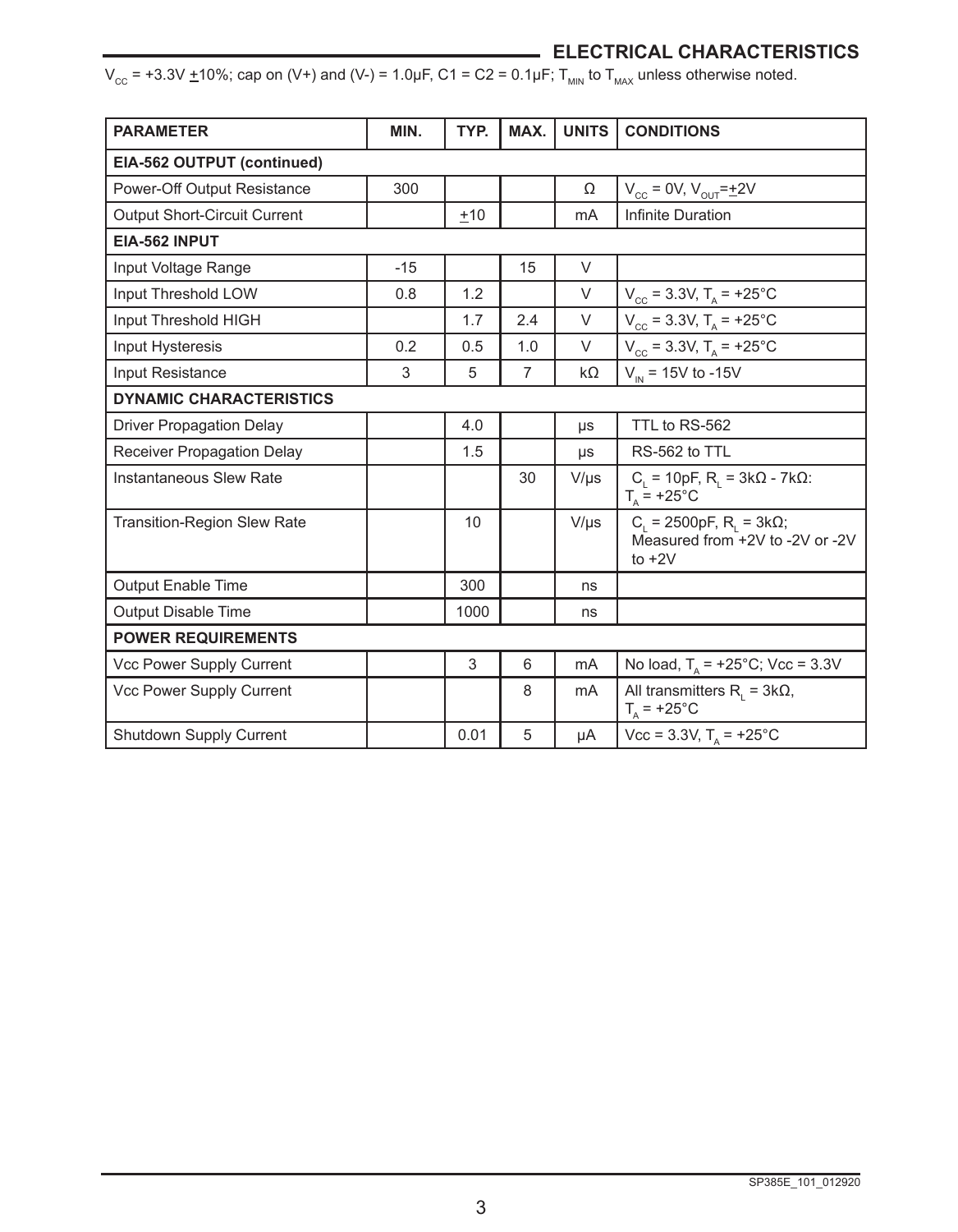## **ELECTRICAL CHARACTERISTICS**

 $V_{\text{cc}}$  = +3.3V  $\pm$ 10%; cap on (V+) and (V-) = 1.0µF, C1 = C2 = 0.1µF; T<sub>MIN</sub> to T<sub>MAX</sub> unless otherwise noted.

| <b>PARAMETER</b>                       | MIN.  | TYP.         | MAX. | <b>UNITS</b> | <b>CONDITIONS</b>                                                                 |
|----------------------------------------|-------|--------------|------|--------------|-----------------------------------------------------------------------------------|
| <b>TTL INPUT</b>                       |       |              |      |              |                                                                                   |
| Input Logic Threshold LOW              |       |              | 0.8  | V            | TxIN, ON/OFF                                                                      |
| Input Logic Threshold HIGH             | 2.0   |              |      | V            | TxIN, ON/OFF                                                                      |
| Logic Pullup Current                   |       | 15           | 200  | μA           | $T_{IN} = 0V$                                                                     |
| Maximum Data Rate                      | 120   |              |      | kbps         | $C_i = 2500pF, R_i = 3k\Omega$                                                    |
| <b>TTL OUTPUT</b>                      |       |              |      |              |                                                                                   |
| <b>TTL/CMOS Output</b><br>Voltage LOW  |       |              | 0.4  | V            | $I_{\text{out}} = 3.2 \text{mA}$ , Vcc = 5.0V                                     |
| <b>TTL/CMOS Output</b><br>Voltage HIGH | 3.5   |              |      | V            | $I_{\text{OUT}}$ = -1.0mA, Vcc = 5.0V                                             |
| Leakage Current                        |       | $+0.05$      | ±10  | μA           | ON/OFF = 0V, 0V $\leq$ V <sub>OUT</sub> $\leq$ Vcc,<br>$T_{A}$ = 25°C             |
| EIA-232 OUTPUT                         |       |              |      |              |                                                                                   |
| Output Voltage Swing                   | ±5.0  | <u>+</u> 9   |      | V            | All transmitter outputs loaded with<br>$3k\Omega$ to GND                          |
| Power-Off Output Resis-<br>tance       | 300   |              |      | Ω            | $V_{cc} = 0V, V_{OUT} = \pm 2V$                                                   |
| Output Short-Circuit Current           |       | ±18          |      | mA           | Infinite Duration                                                                 |
| EIA-232 INPUT                          |       |              |      |              |                                                                                   |
| Input Voltage Range                    | $-15$ |              | 15   | V            |                                                                                   |
| Input Threshold LOW                    | 0.8   | 1.2          |      | $\vee$       | $V_{\text{cc}} = 5V$ , T <sub>A</sub> = +25°C                                     |
| Input Threshold HIGH                   |       | 1.7          | 2.4  | V            | $V_{\text{cc}} = 5V$ , T <sub>A</sub> = +25°C                                     |
| Input Hysteresis                       | 0.2   | 0.5          | 1.0  | V            | $V_{\text{cc}} = 5V$ , $T_A = +25^{\circ}C$                                       |
| Input Resistance                       | 3     | 5            | 7    | kΩ           | $V_{\text{IN}}$ = 15V to -15V                                                     |
| <b>DYNAMIC CHARACTERISTICS</b>         |       |              |      |              |                                                                                   |
| <b>Propagation Delay</b>               |       | 1.5          |      | μs           | RS-232 to TTL                                                                     |
| <b>Instantaneous Slew Rate</b>         |       |              | 30   | $V/\mu s$    | $C_i$ = 10pF, R <sub>i</sub> = 3kΩ - 7kΩ:<br>$T_{\text{A}} = +25^{\circ}C$        |
| <b>Transition-Region Slew Rate</b>     |       | 10           |      | $V/\mu s$    | CL = 2500pF, R <sub>i</sub> = 3kΩ;<br>Measured from +3V to -3V or -3V<br>to $+3V$ |
| <b>Output Enable Time</b>              |       | 400          |      | ns           |                                                                                   |
| Output Disable Time                    |       | 250          |      | ns           |                                                                                   |
| <b>POWER REQUIREMENTS</b>              |       |              |      |              |                                                                                   |
| Vcc Power Supply Current               |       | 10           | 15   | mA           | No load, $T_a$ = +25°C; Vcc = 5V                                                  |
| Vcc Power Supply Current               |       | 25           |      | mA           | All transmitters $R_L = 3k\Omega$ , $T_A = +25^{\circ}C$                          |
| Shutdown Supply Current                |       | $\mathbf{1}$ | 10   | μA           | $Vcc = 5V$ , $T_a = +25^{\circ}C$                                                 |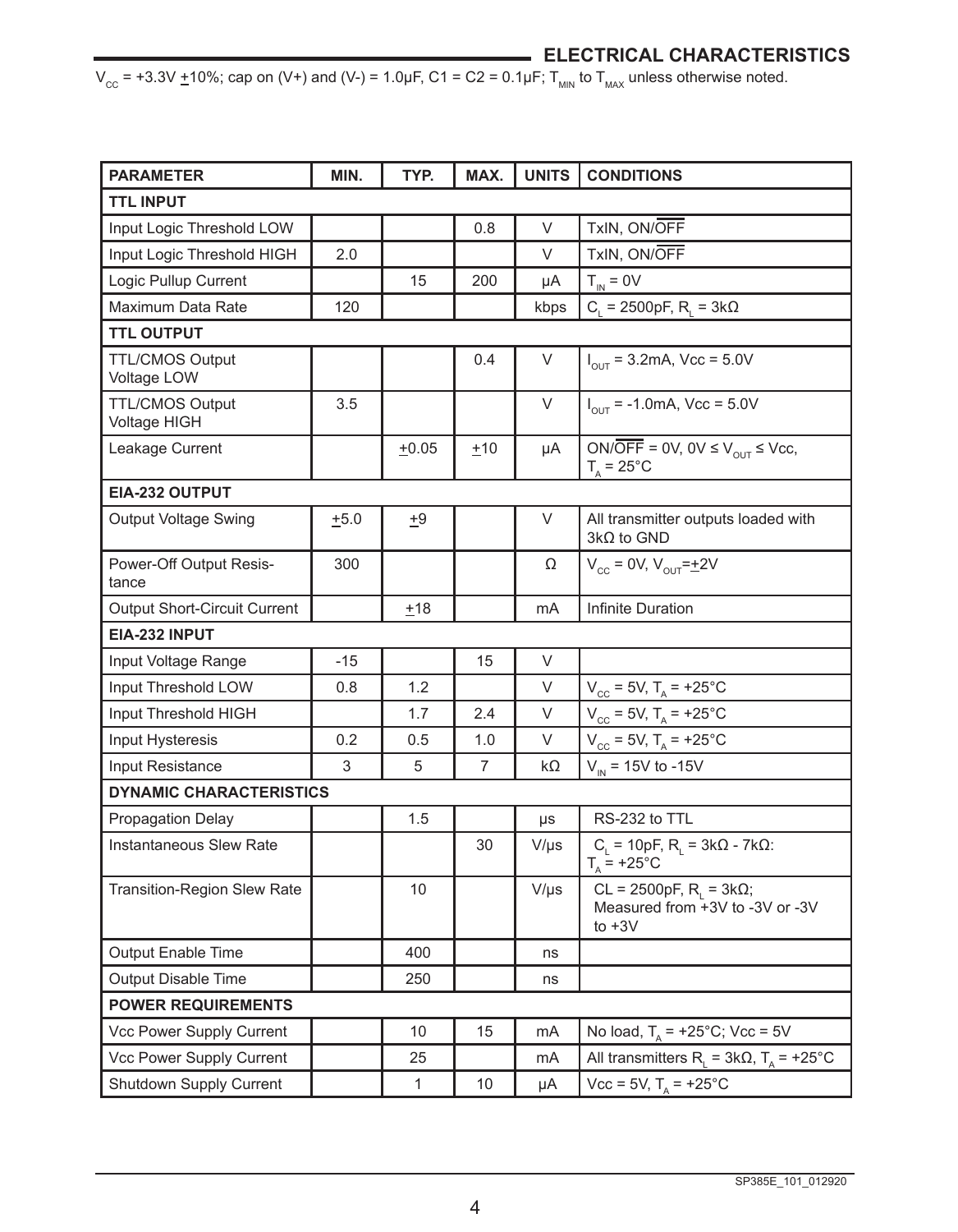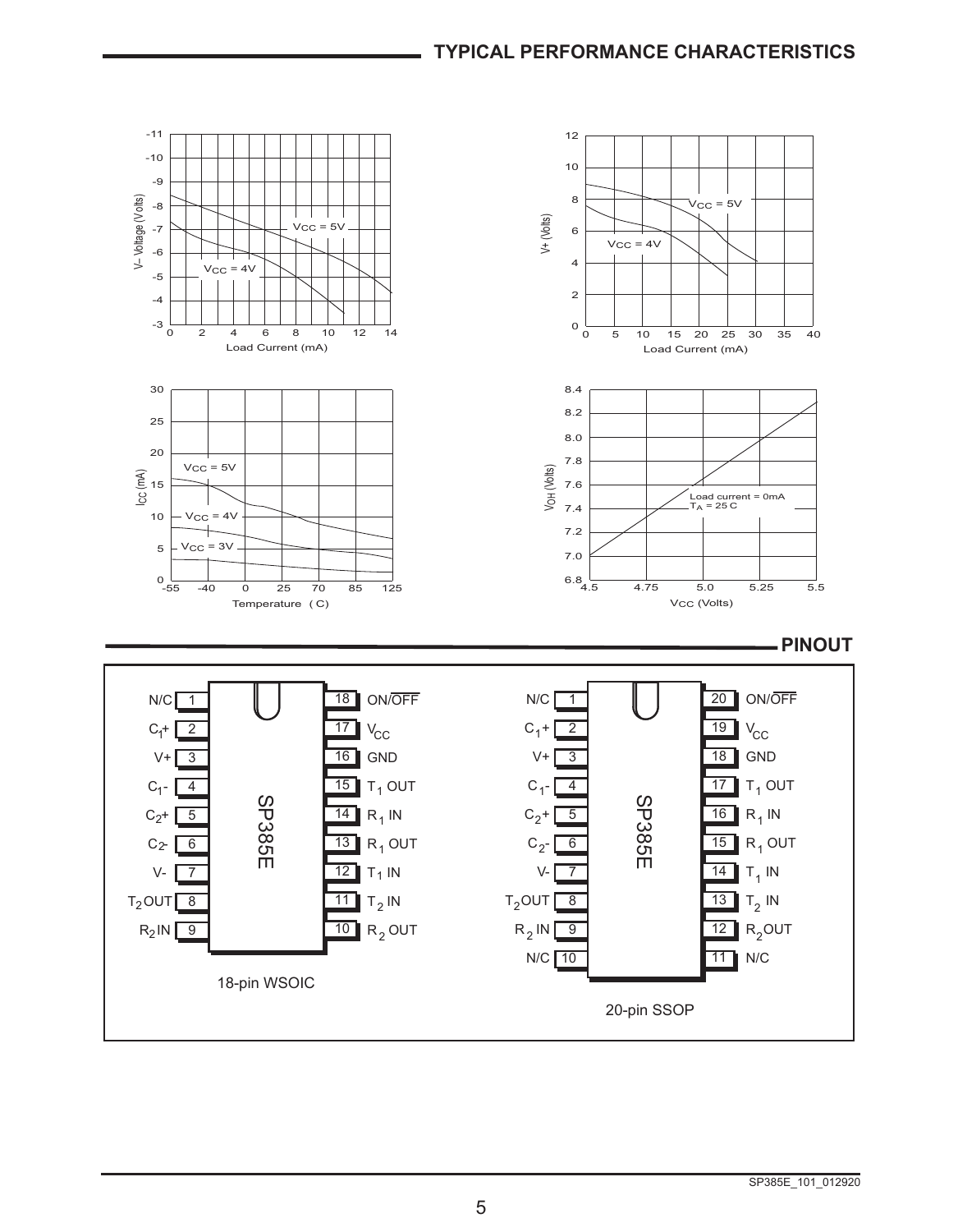## **TYPICAL OPERATING CIRCUIT**



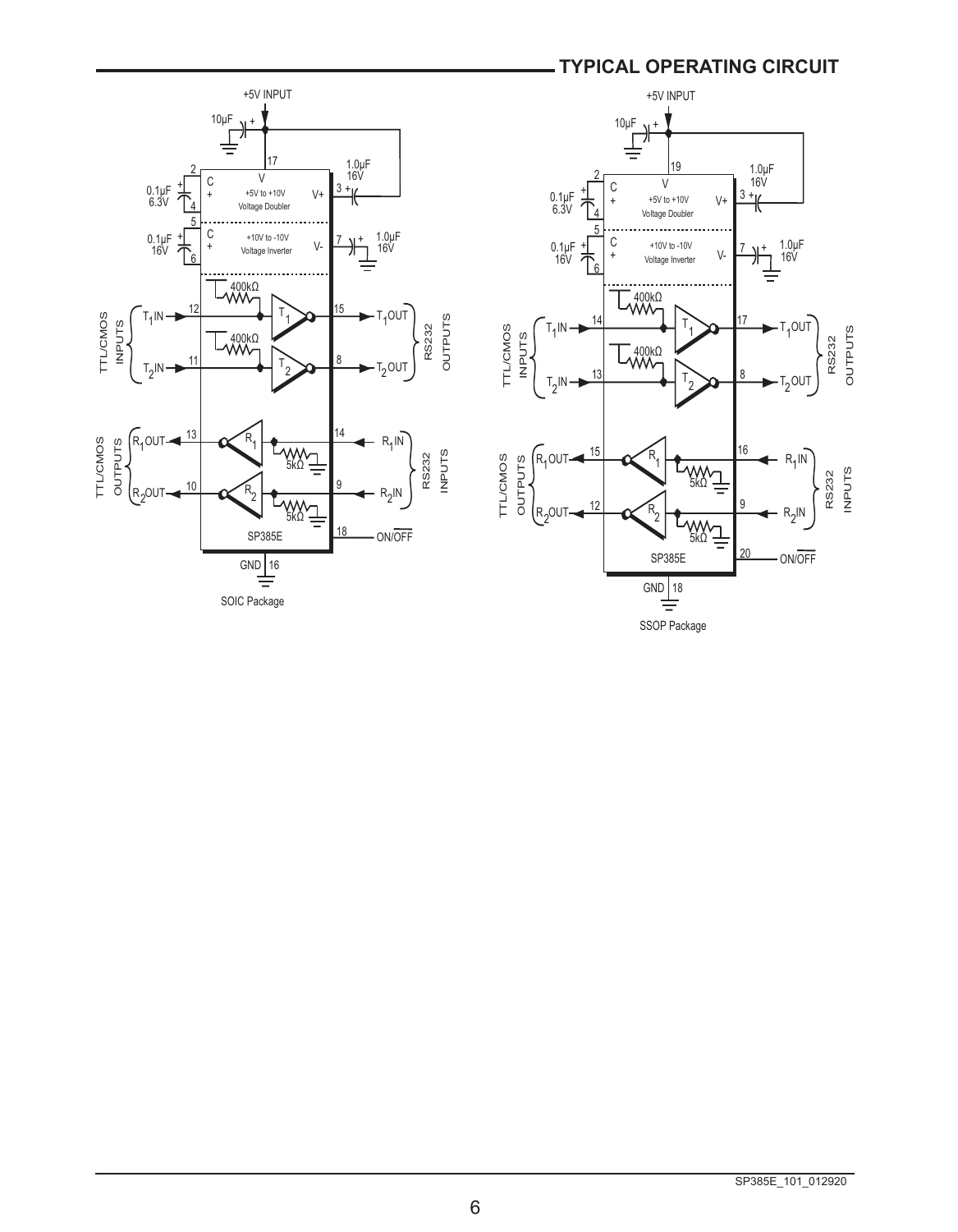#### **FEATURES**

The Exar **SP385E** is a +3V or +5V EIA-232/ EIA-562 line transceiver. It is a pin-for-pin alternative for the SP310A and will operate in the same socket with capacitors ranging from 0.1µF to 10µF, either polarized or non–polarized, in +3V supplies. The **SP385E** offers the same features such as 120kbps guaranteed transmission rate, increased drive current for longer and more flexible cable configurations, low power dissipation and overall ruggedized construction for commercial and industrial environments. The **SP385E** also includes a shutdown feature that tri-states the drivers and the receivers.

The **SP385E** includes a charge pump voltage converter which allows it to operate from a single +3.3V or +5V supply. These converters double the  $V_{cc}$  voltage input in order to generate the EIA-232 or EIA-562 output levels. For +5V operation, the **SP385E** driver outputs adhere to all EIA-232D and CCITT V.28 specifications. While at +3.3V operation, the outputs adhere to EIA-562 specifications. Due to Exar's efficient charge pump design, the charge pump levels and the driver outputs are less noisy than other 3V EIA-232 transceivers.

The **SP385E** has a single control line which simultaneously shuts down the internal DC/DC converter and puts all transmitter and receiver outputs into a high impedance state.

The **SP385E** is available in 18-pin plastic SOIC and 20-pin plastic SSOP packages for operation over commercial and industrial temperature ranges. Please consult the factory for surface-mount packaged parts supplied on tape-on-reel as well as parts screened to MIL-M-38510.

The **SP385E** is ideal for +3.3V battery applications requiring low power operation. The charge pump strength allows the drivers to provide ±4.0V signals, plenty for typical EIA-232 applications since the EIA-232 receivers have input sensitivity levels of less than ±3V.

#### **THEORY OF OPERATION**

The **SP385E** device is made up of three basic circuit blocks — 1) a driver/transmitter, 2) a receiver and 3) a charge pump.

#### **Driver/Transmitter**

The drivers are inverting transmitters, which accept TTL or CMOS inputs and output the RS-232 signals with an inverted sense relative to the input logic levels. Typically the RS-232 output voltage swing is ±9V for 5V supply and ±4.2V for 3.3V supply. Even under worst case loading conditions of 3kΩ and 2500pF, the output is guaranteed to be ±5V for a 5V supply and ±3.7V for a 3.3V supply which adheres to EIA-232 and EIA-562 specifications, respectively. The transmitter outputs are protected against infinite short-circuits to ground without degradation in reliability.

The instantaneous slew rate of the transmitter output is internally limited to a maximum of 30V/µs in order to meet the standards [EIA 232-D 2.1.7, Paragraph (5)]. However, the transition region slew rate of these enhanced products is typically 10V/µs. The smooth transition of the loaded output from VOL to VOH clearly meets the monotonicity requirements of the standard [EIA 232-D 2.1.7, Paragraphs (1) & (2)].

#### **Receivers**

The receivers convert RS-232 input signals to inverted TTL signals. Since the input is usually from a transmission line, where long cable lengths and system interference can degrade the signal, the inputs have a typical hysteresis margin of 500mV. This ensures that the receiver is virtually immune to noisy transmission lines.

The input thresholds are 0.8V minimum and 2.4V maximum, again well within the ±3V RS-232 requirements. The receiver inputs are also protected against voltages up to ±15V. Should an input be left unconnected, a 5kΩ pull-down resistor to ground will commit the output of the receiver to a high state.

In actual system applications, it is quite possible for signals to be applied to the receiver inputs before power is applied to the receiver circuitry. This occurs for example when a PC user attempts to print only to realize the printer wasn't turned on. In this case an RS-232 signal from the PC will appear on the receiver input at the printer. When the printer power is turned on, the receiver will operate normally. All of these enhanced devices are fully protected.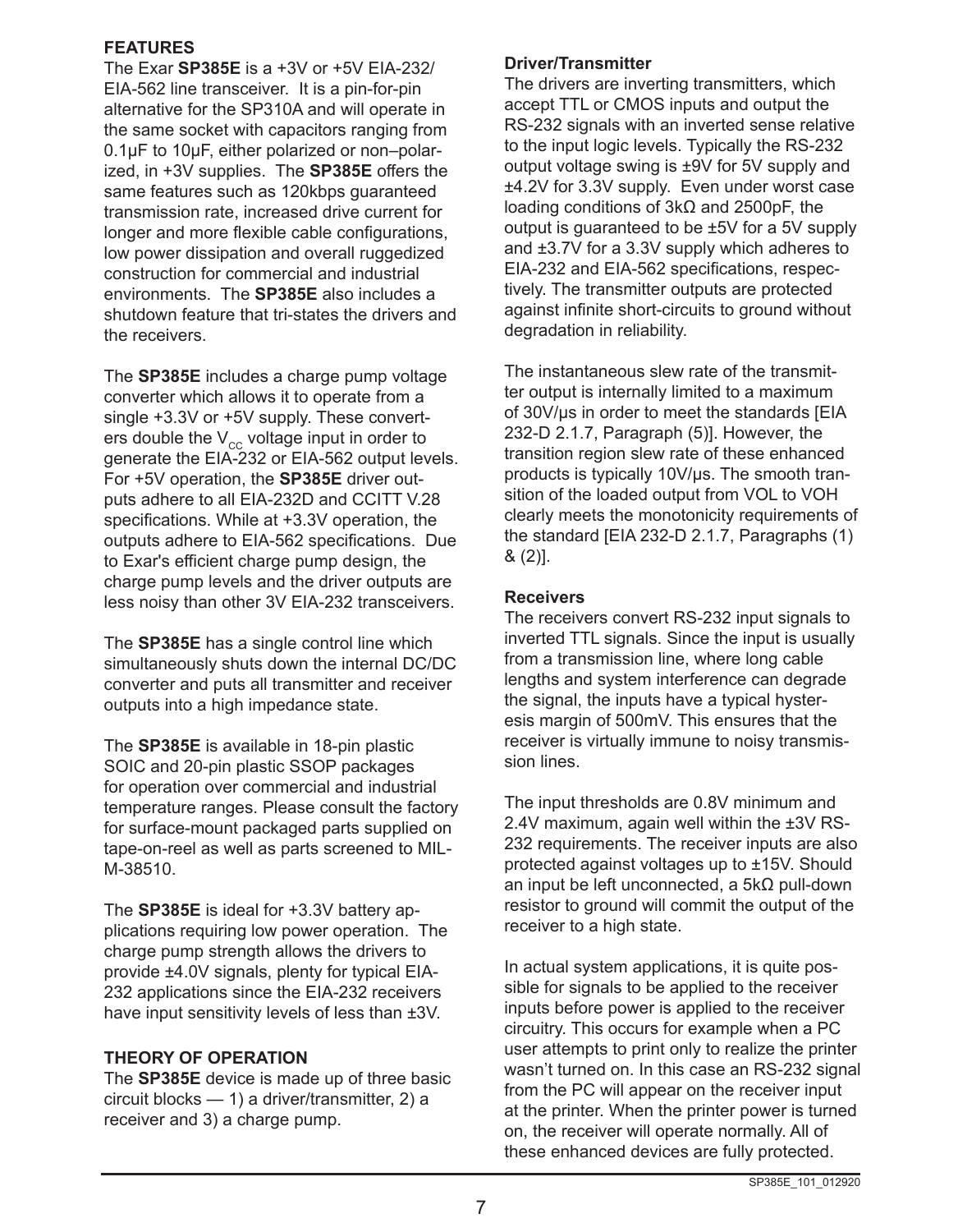#### **Charge Pump**

The charge pump is a Exar–patented design (5,306,954) and uses a unique approach compared to older less–efficient designs. The charge pump still requires four external capacitors, but uses a four–phase voltage shifting technique to attain symmetrical 10V power supplies. There is a free–running oscillator that controls the four phases of the voltage shifting. A description of each phase follows.

#### **Phase 1**

 $-V_{\text{ee}}$  charge storage —During this phase of the clock cycle, the positive side of capacitors C1 and C2 are initially charged to +5V. Cl+ is then switched to ground and the charge in C1– is transferred to C2–. Since C2+ is connected to +5V, the voltage potential across capacitor C2 is now 10V.

#### **Phase 2**

 $-V_{ss}$  transfer — Phase two of the clock connects the negative terminal of C2 to the  $V_{\text{sc}}$ storage capacitor and the positive terminal of C2 to ground, and transfers the generated –l0V to C3. Simultaneously, the positive side of capacitor C 1 is switched to +5V and the negative side is connected to ground.

#### **Phase 3**

 $-V_{\text{DD}}$  charge storage — The third phase of the clock is identical to the first phase — the charge transferred in C1 produces –5V in the negative terminal of C1, which is applied to the negative side of capacitor C2. Since C2+ is at +5V, the voltage potential across C2 is l0V.

#### **Phase 4**

 $-V_{\text{on}}$  transfer — The fourth phase of the clock connects the negative terminal of C2 to ground, and transfers the generated l0V across C2 to C4, the  $V_{DD}$  storage capacitor. Again, simultaneously with this, the positive side of capacitor C1 is switched to +5V and the negative side is connected to ground, and the cycle begins again.

Since both V+ and V– are separately generated from  $V_{cc}$ ; in a no–load condition V+ and V– will be symmetrical. Older charge pump approaches that generate V– from V+ will show a decrease in the magnitude of V– compared to V+ due to the inherent inefficiencies in the design.

The clock rate for the charge pump typically operates at 15kHz. The external capacitors can be as low as 0.1µF with a 16V breakdown voltage rating.



Figure 1. Charge Pump Waveform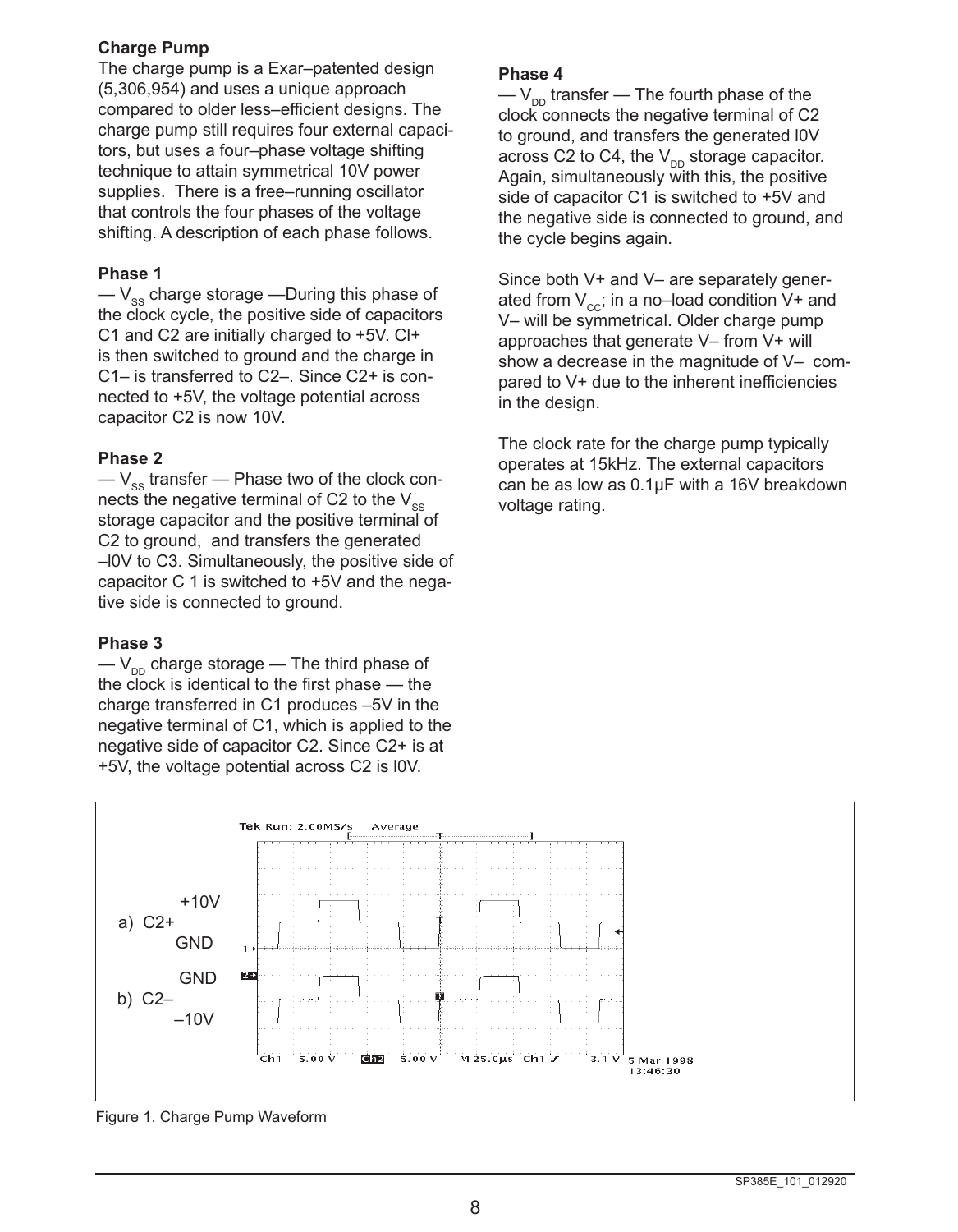

Figure 2. Charge Pump — Phase 1



Figure 3. Charge Pump — Phase 2



Figure 4. Charge Pump — Phase 3



Figure 5. Charge Pump — Phase 4

## **Shutdown (ON/OFF)**

The **SP385E** has a shut-down/standby mode to conserve power in battery-powered systems. To activate the shutdown mode, which stops the operation of the charge pump, a logic "0" is applied to the appropriate control line. The shutdown mode is controlled on the **SP385E** by a logic "0" on the ON/OFF control line (pin 18 for the SOIC and pin 20 for the SSOP packages); this puts the transmitter outputs in a tri-state mode.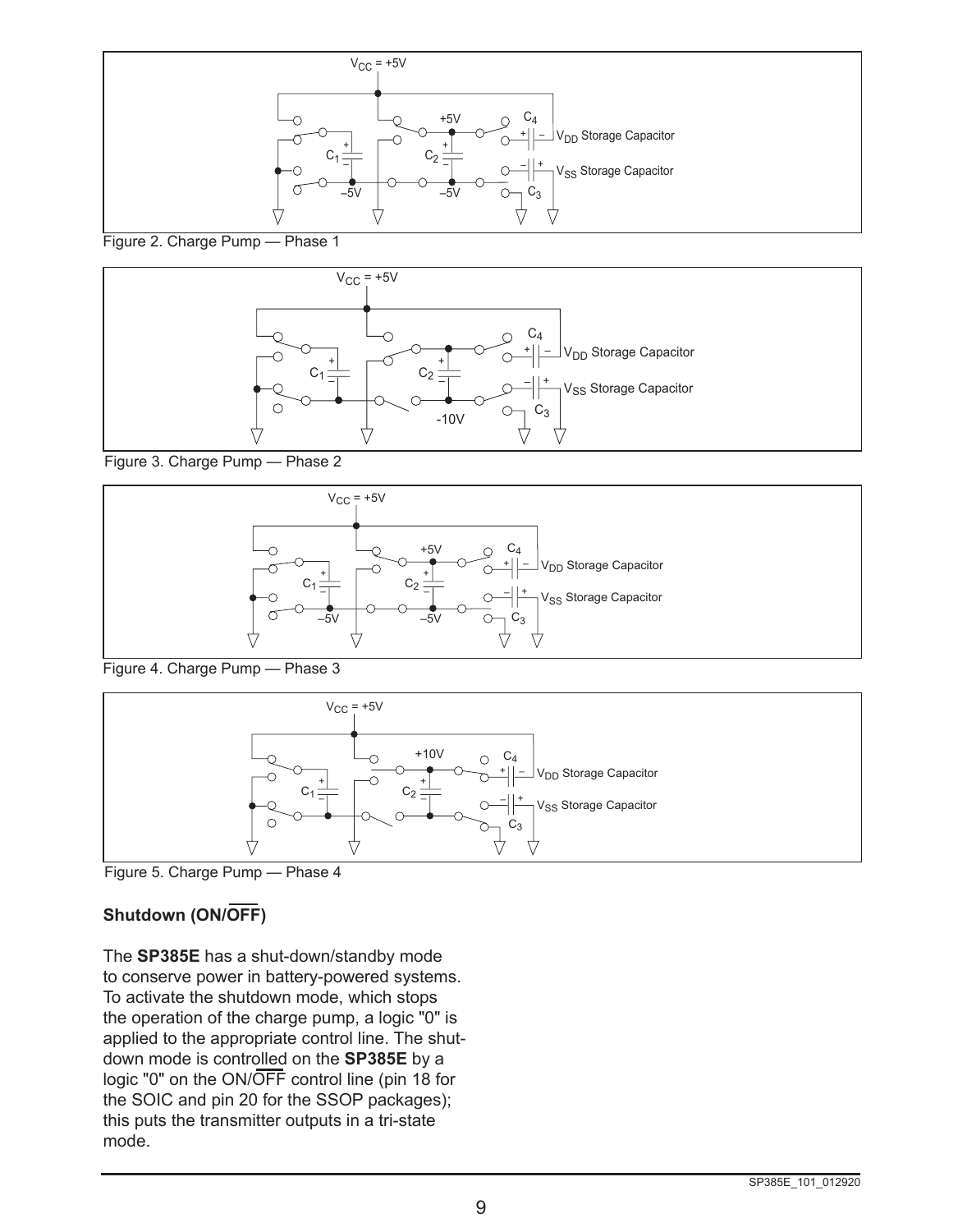#### **ESD TOLERANCE**

The SP385E device incorporates ruggedized ESD cells on all driver output and receiver input pins. The ESD structure is improved over our previous family for more rugged applications and environments sensitive to electro-static discharges and associated transients. The improved ESD tolerance is at least  $±15kV$  without damage nor latch-up.

There are different methods of ESD testing applied:

> a) MIL-STD-883, Method 3015.7 b) IEC61000-4-2 Air-Discharge c) IEC61000-4-2 Direct Contact

The Human Body Model has been the generally accepted ESD testing method for semi-conductors. This method is also specified in MIL-STD-883, Method 3015.7 for ESD testing. The premise of this ESD test is to simulate the human body's potential to store electro-static energy and discharge it to an integrated circuit. The simulation is performed by using a test model as shown in Figure 6. This method will test the IC's capability to withstand an ESD transient during normal handling such as in manufacturing areas where the IC's tend to be handled frequently.

The IEC-61000-4-2, formerly IEC801-2, is generally used for testing ESD on equipment and systems. For system manufacturers, they must guarantee a certain amount of ESD protection since the system itself is exposed to the outside environment and human presence. The premise with IEC61000-4-2 is that the system is required to withstand an amount of static electricity when ESD is applied to points and surfaces of the equipment that are accessible to personnel during normal usage. The transceiver IC receives most of the ESD current when the ESD source is applied to the connector pins. The test circuit for IEC61000-4-2 is shown on Figure 7. There are two methods within IEC61000-4-2, the Air Discharge method and the Contact Discharge method.

With the Air Discharge Method, an ESD voltage is applied to the equipment under test (EUT) through air. This simulates an electrically charged person ready to connect a cable onto the rear of the system only to find an unpleasant zap just before the person touches the back panel. The high energy potential on the person discharges through an arcing path to the rear panel of the system before he or she even touches the system. This energy, whether discharged directly or through air, is predominantly a function of the discharge current rather than the discharge voltage. Variables with an air discharge such as approach speed of the object carrying the ESD potential to the system and humidity will tend to change the discharge current. For example, the rise time of the discharge current varies with the approach speed.

The Contact Discharge Method applies the ESD current directly to the EUT. This method was devised to reduce the unpredictability of the ESD arc. The discharge current rise time is constant since the energy is directly transferred without the air-gap arc. In situations such as hand held systems, the ESD charge can be directly discharged to the equipment from a person already holding the equipment. The current is transferred on to the keypad or the serial port of the equipment directly and then travels through the PCB and finally to the IC.

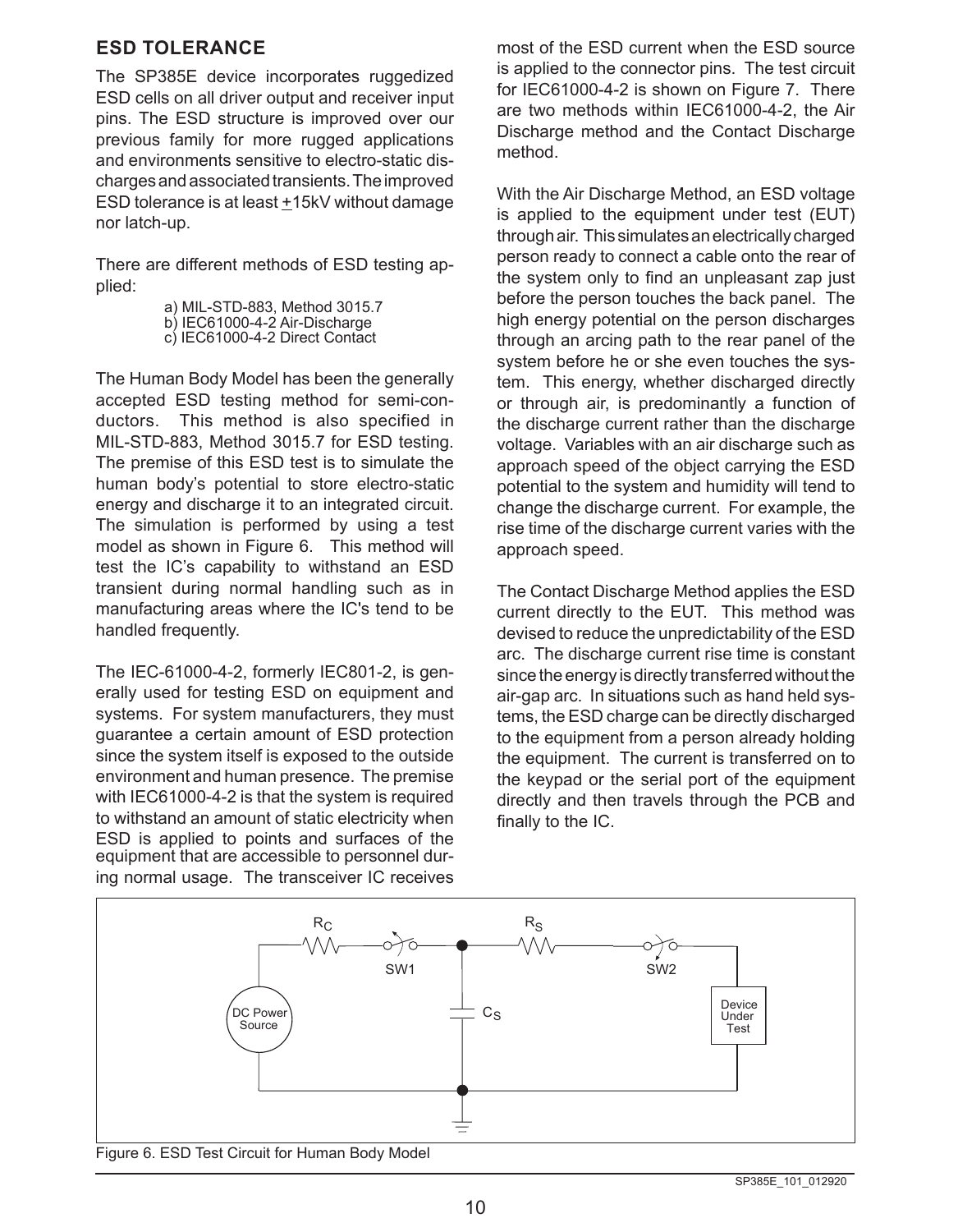

Figure 7. ESD Test Circuit for IEC61000-4-2

The circuit models in Figures 6 and 7 represent the typical ESD testing circuit used for all three methods. The  $C_{\rm s}$  is initially charged with the DC power supply when the first switch (SW1) is on. Now that the capacitor is charged, the second switch (SW2) is on while SW1 switches off. The voltage stored in the capacitor is then applied through  $R_{\rm s}$ , the current limiting resistor, onto the device under test (DUT). In ESD tests, the SW2 switch is pulsed so that the device under test receives a duration of voltage.

For the Human Body Model, the current limiting resistor  $(R_s)$  and the source capacitor  $(C_s)$  are 1.5kΩ an 100pF, respectively. For IEC-61000-4-2, the current limiting resistor  $(R_{\rm s})$  and the source capacitor (C<sub>s</sub>) are 330Ω an 150pF, respectively.

The higher  $C_{\rm s}$  value and lower  $R_{\rm s}$  value in the IEC61000-4-2 model are more stringent than the Human Body Model. The larger storage capacitor injects a higher voltage to the test point when SW2 is switched on. The lower current limiting resistor increases the current charge onto the test point.



Figure 8. ESD Test Waveform for IEC61000-4-2

| <b>DEVICE PIN</b><br><b>TESTED</b> | <b>HUMAN BODY</b><br><b>MODEL</b> | <b>Air Discharge</b> | IEC61000-4-2<br><b>Direct Contact</b> | Level |
|------------------------------------|-----------------------------------|----------------------|---------------------------------------|-------|
| <b>Driver Outputs</b>              | $+15kV$                           | $+15kV$              | +8kV                                  | 4     |
| Receiver Inputs                    | $+15kV$                           | $+15kV$              | +8kV                                  | 4     |

Table 1. Transceiver ESD Tolerance Levels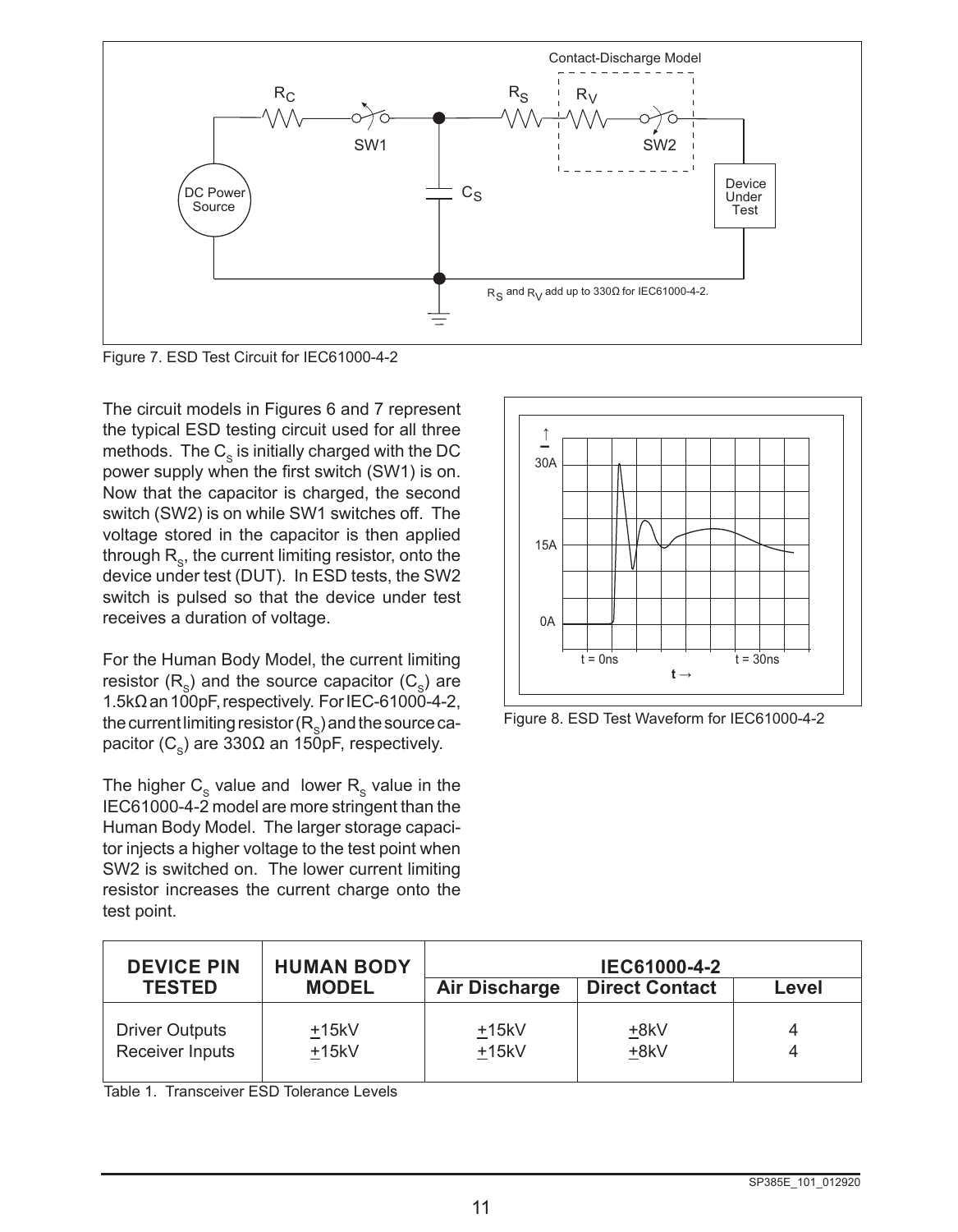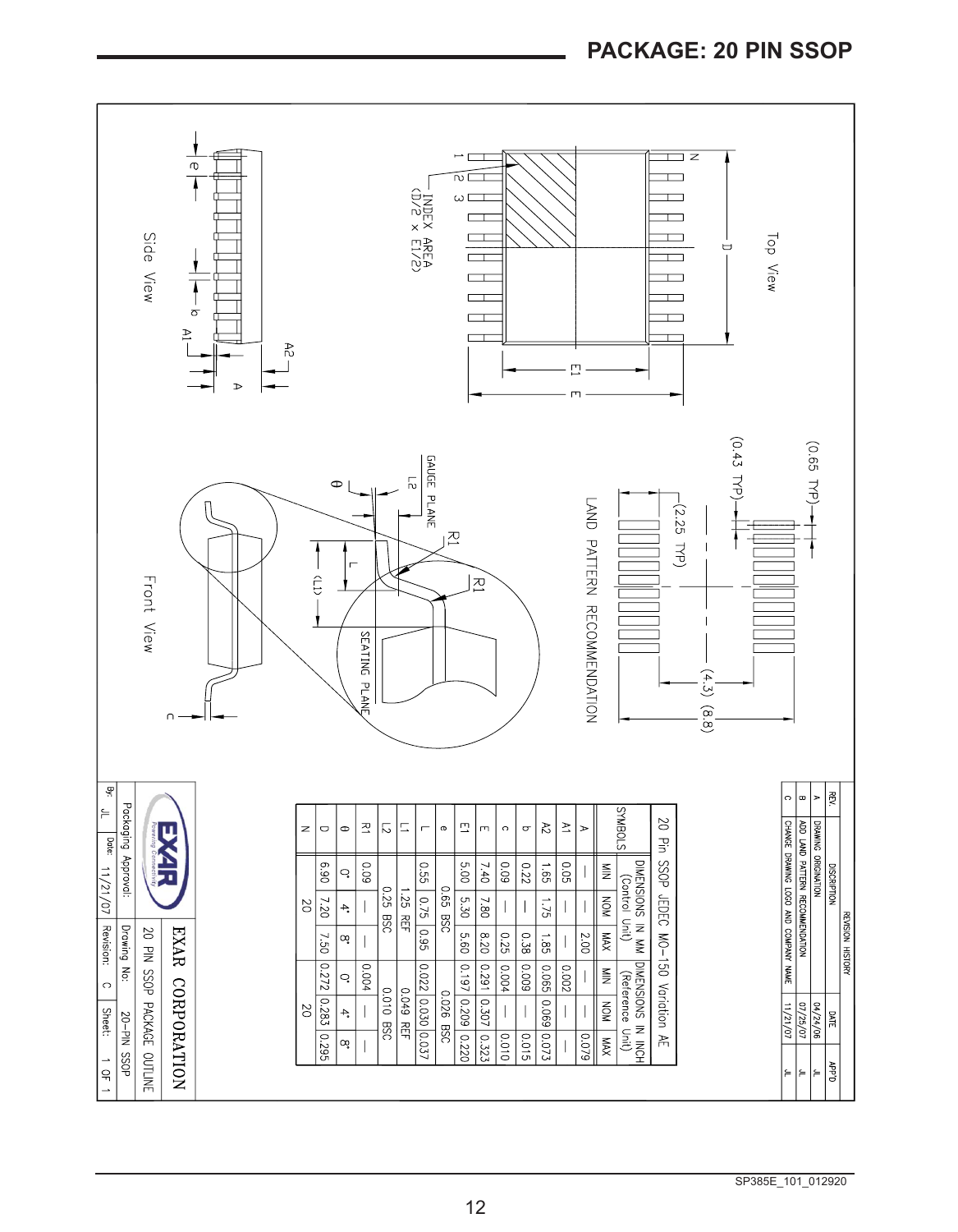# **PACKAGE: 18 PIN WSOIC**

**18 pin WSOIC version is obsolete**

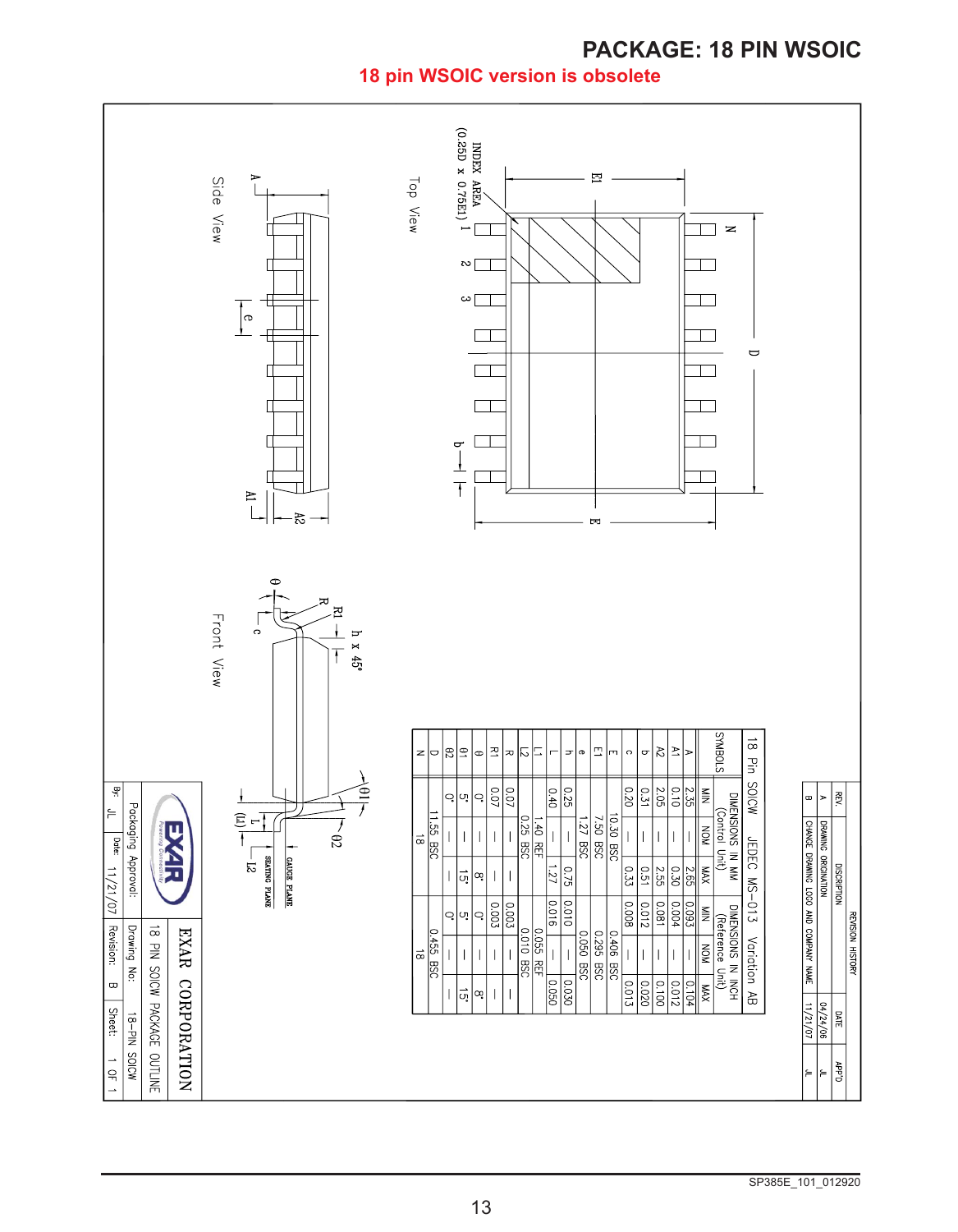# **ORDERING INFORMATION(1), (3)**

| l Part Number | Temp. Range  | Package     | Packaging Method | Lead-Free $(2)$ |
|---------------|--------------|-------------|------------------|-----------------|
| SP385ECA-L/TR | 0°C to +70°C | 20 Pin SSOP | Tape and Reel    | Yes             |
|               |              |             | Tape and Reel    | Yes             |

NOTES:

1. Refer to [www.maxlinear.com/SP385E](http://www.maxlinear.com/SP385E) for most up to date Ordering Information.

2. Visit [www.maxlinear.com](http://www.maxlinear.com) for additional information on Environmental Rating.

3. 18-pin WSOIC version is obsolete.